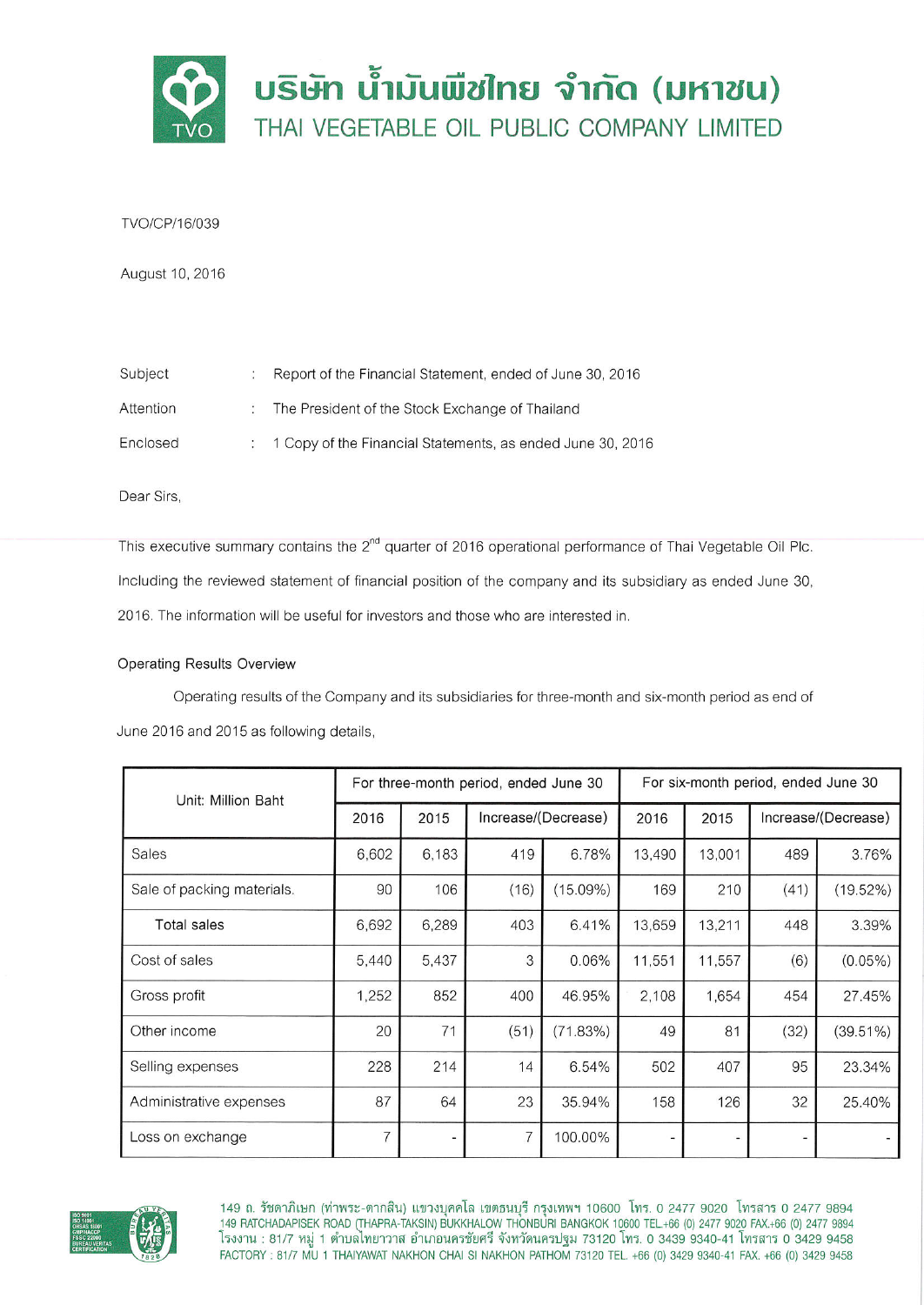| Unit: Million Baht                | For three-month period, ended June 30 |                |                     |             | For six-month period, ended June 30 |       |                     |          |
|-----------------------------------|---------------------------------------|----------------|---------------------|-------------|-------------------------------------|-------|---------------------|----------|
|                                   | 2016                                  | 2015           | Increase/(Decrease) |             | 2016                                | 2015  | Increase/(Decrease) |          |
| Loss reduction of inventory to    |                                       | (2)            | $\overline{2}$      | 100.00%     | (12)                                | (43)  | 31                  | 72.09%   |
| net realizable value received     |                                       |                |                     |             |                                     |       |                     |          |
| (Reversal).                       |                                       |                |                     |             |                                     |       |                     |          |
| Financial cost                    | 1                                     | $\overline{2}$ | (1)                 | $(50.00\%)$ | $\overline{2}$                      | 3     | (1)                 | (33.33%) |
| Profit before income tax          | 949                                   | 645            | 304                 | 47.13%      | 1,507                               | 1,242 | 265                 | 21.34%   |
| expenses                          |                                       |                |                     |             |                                     |       |                     |          |
| Income tax expenses               | 135                                   | 83             | 52                  | 62.65%      | 209                                 | 164   | 45                  | 27.44%   |
| Net profit attributable to equity | 800                                   | 549            | 251                 | 45.72%      | 1,269                               | 1,047 | 222                 | 21.20%   |
| holders of the Company            |                                       |                |                     |             |                                     |       |                     |          |
| Non controlling interests of the  | 14                                    | 13             |                     | 7.69%       | 29                                  | 31    | (2)                 | (6.45%)  |
| subsidiaries.                     |                                       |                |                     |             |                                     |       |                     |          |

In quarter 2/2016, the Company and its subsidiaries has a net profit of the equity holder of the Company's Baht 800 million, an increase of Baht 251 million or 45.72% from Baht 549 million compared with the same quarter of last year (for six-month period, net profit of the equity holder of the Company's is Baht 1,269 million or increases Baht 222 million from Baht 1,047 million or 21.20% compared with same period of last year). The reasons are:

1. Sales and Cost of Sales

In quarter 2/2016, the Company and its subsidiary has a total sales revenue of Baht 6,692 million, an increase of Baht 403 million or 6.41% from Baht 6,289 million compared with the same period of last year. The total sales revenue is from sales of main products Baht 6,602 million, an increase of Baht 419 million or 6.78% from Baht 6,183 million compared with the same period of last year. The subsidiary has revenue from sales of packaging at Baht 90 million, a decrease of Baht 16 million or 15.09% from Baht 106 million compared with the same period of last year. The reasons are:

Revenue from sales of Animal feed: For the first half of year 2016, sale volume of soybean meal, which is raw material of animal feed, has increased according to the growth of livestock industry, especially from the increase of frozen chicken meat export. In addition, imported soybean meal was much less in 2016 due to the price fluctuation of soybean meal and risk of Forex loss, therefore, soybean meal importer reduced risk by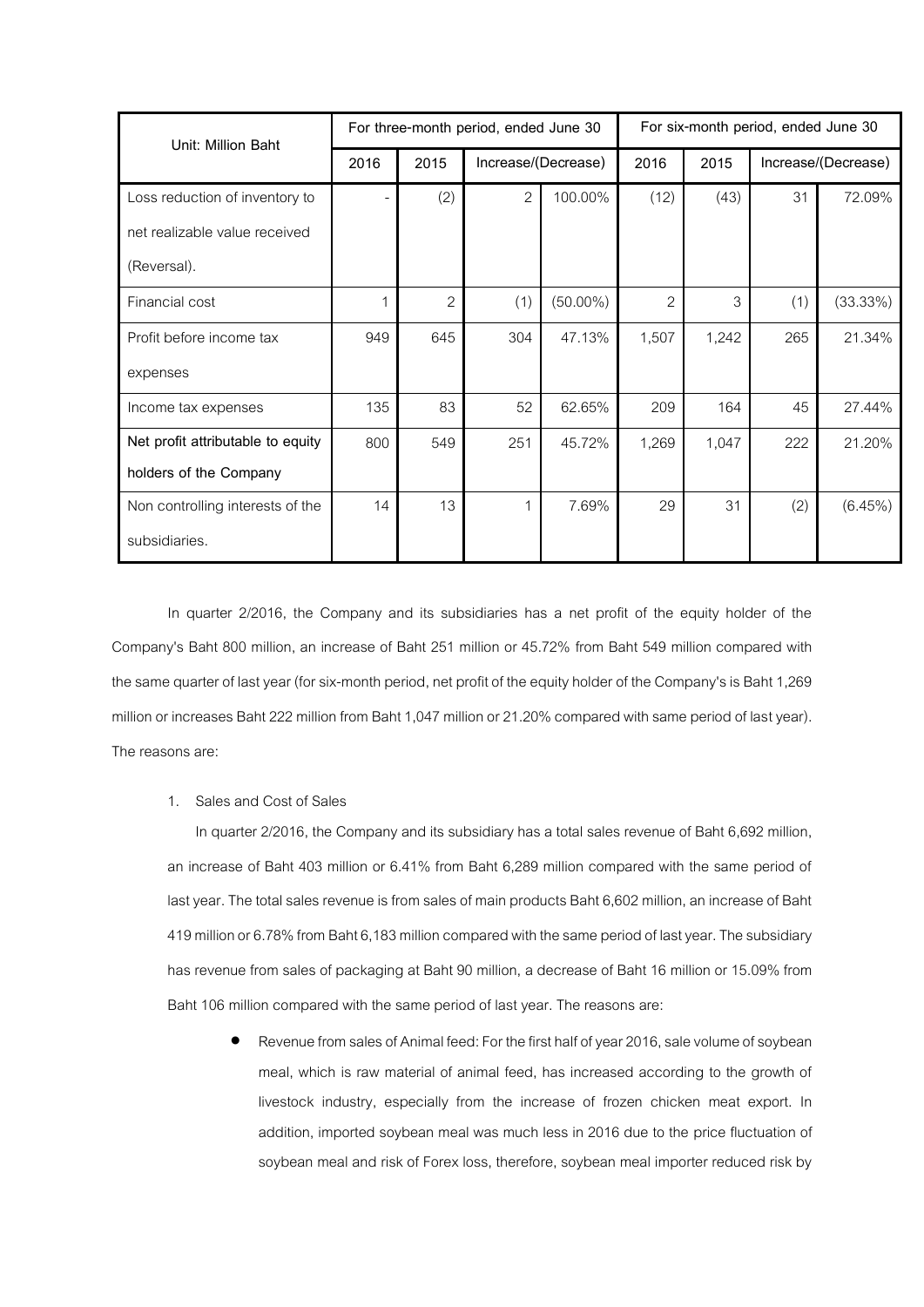buying soybean meal produced by domestic crushers, resulting in higher demand and sale volume of soybean meal while selling price was slightly down following the world's soybean price.

- Revenue from sales of refined soybean oil: Sale volume of refined soybean oil has increased in both consumer and industrial markets while selling price has slightly declined.
- Revenue from sales of packaging material: Sale volume of packaging to fruit juice segment has reduced because some customers produced their own packaging but it does not affect much since there is an increase of sale from drinking water customers. Selling price has increased following its cost and the price increased higher than the cost increased.

The Company and its subsidiary's cost of sales in quarter 2/2016 is Baht 5,440 million, an increase of Baht 3 million or 0.06% from Baht 5,437 million compared with the same quarter of 2015, which increased less than the increase of sales revenue. This is due to the cost of imported soybean price was adjusted down and the Company was able to source lower than market price of soybean raw material by using forward contracts, resulting in the low cost of soybean in the first half of 2016. This contributes the increase of gross profit amount Baht 399 million or 48.99% from Baht 815 million to Baht 1,214 million compared with the same quarter of 2015. The gross profit margin is 18.38% increasing from 13.17% compared with the same period of last year. For its subsidiary, gross profit is Baht 38 million, an increase of Baht 1 million or 2.70% from Baht 37 million compared with the same period of last year.

## 2. Other incomes

In quarter 2/2016, the Company and its subsidiary generates other incomes of Baht 20 million, a decrease of Baht 51 million or 71.83% from Baht 71 million of last year. This was from the decrease of dividend gain by holding in other companies.

#### 3. Selling and Administrative Expenses

The Company and its subsidiary's selling expenses for three-month and six-month periods ended June 30, 2016 are Baht 228 million and Baht 502 million, respectively, increasing Baht 14 million or 6.54% and Baht 95 million or 23.34%, respectively. In quarter 2/2016, there was higher spending on public relation, promotional and advertising media including lucky draw campaign with end consumers.

Administrative Expenses for three-month and six-month period as of June 30, 2016 are Baht 87 million and Baht 158 million, respectively, increasing Baht 23 million or 35.94% and Baht 32 million or 25.40%,